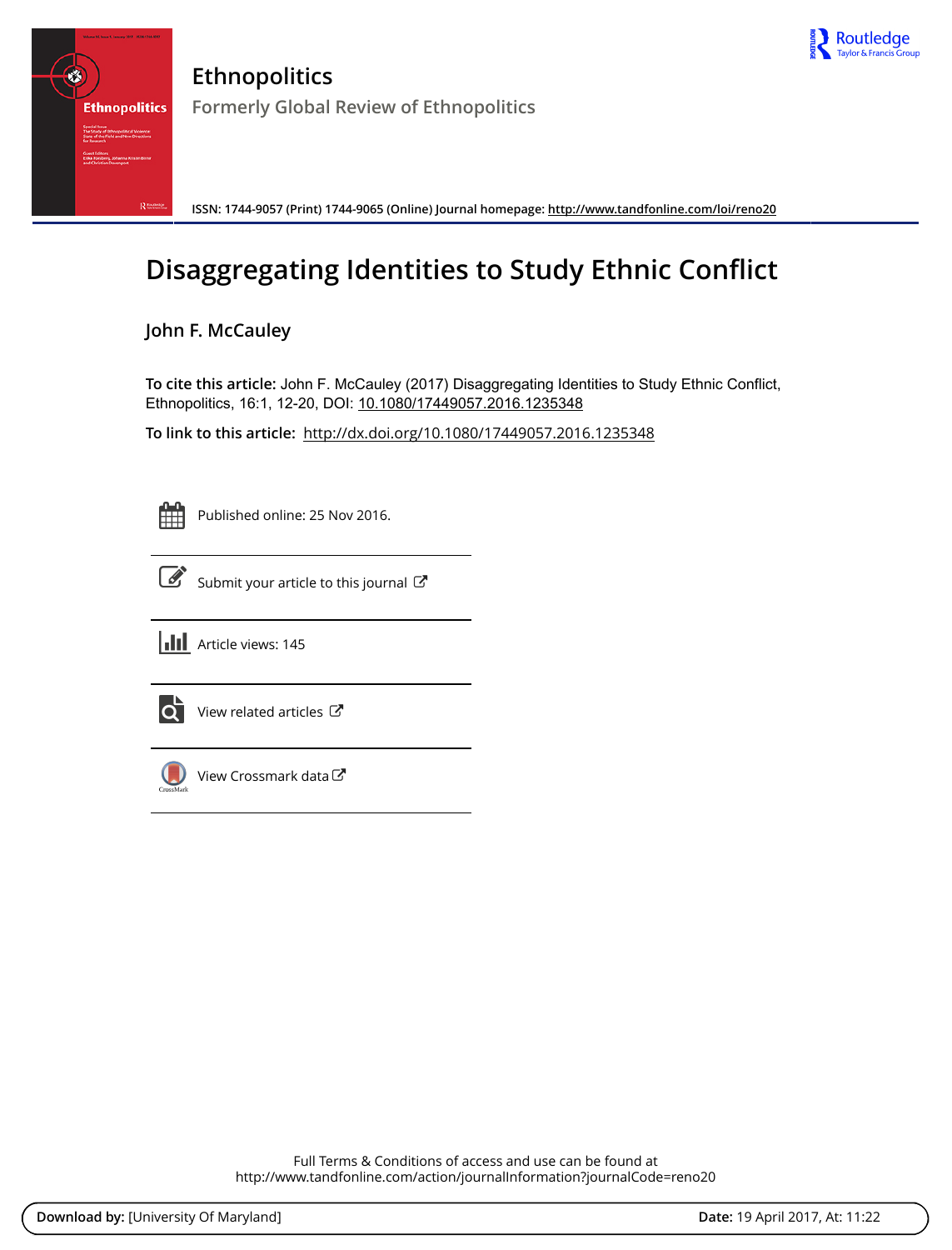# Disaggregating Identities to Study Ethnic **Conflict**

### JOHN F. MCCAULEY

University of Maryland, USA

ABSTRACT Research has shown that competition over resources, overlapping identity cleavages, and weak state institutions constitute important causal determinants of ethnic violence. Critical in identifying those factors have been research innovations that treat ethnic identities as political tools rather than primordial divisions. Thus, theoretical developments that consider ethnicity to be fluid and constructed, data sets that account for the actual political importance of group identities, and new methods that add geographic and psychological information to ethnic labels all constitute important breakthroughs. Yet, the study of ethnic conflict remains constrained by a tendency to treat as constant the political interests of actors in very different identity contexts.

#### 1. Introduction

Working in the Sahel and sub-Saharan regions of Africa, where both ethnolinguistic and religious rivalries are far too frequently associated with conflict, I have become most interested in the political exploitation of identity labels in the course of conflict. My broad research interest thus lies in understanding why conflicts emerge along one identity division or another, and why the same ethnic and religious groups may be at peace in one setting and at war in another. My theoretical approach to the study of ethnic conflict pins much of the responsibility on political elites, who have the ability to turn small disputes into large conflicts if doing so serves political ends. But I also recognize micro-level differences in the ways in which group members experience their different identity attachments. Guided by those theoretical interests, my methodological approach tends towards micro-level survey and experimental studies that allow for an evaluation of identity attachments in conflict.

#### 2. What DoWe Know as a Field about the Causal Determinants of Ethnic Conflict?

In a market in northern Ghana in 1994, two men—one a Konkomba and the other a Namumba—found themselves in a dispute over the price of a guinea fowl, and the dispute turned violent, leaving the Namumba man dead. Soon, the Konkombas and the

Correspondence Address: John F. McCauley, Department of Government & Politics, University of Maryland, 3140 Tydings Hall, College Park, MD 20742, USA. Email: [mccauley@umd.edu](mailto:mccauley@umd.edu)

 $\odot$  2016 The Editor of Ethnopolitics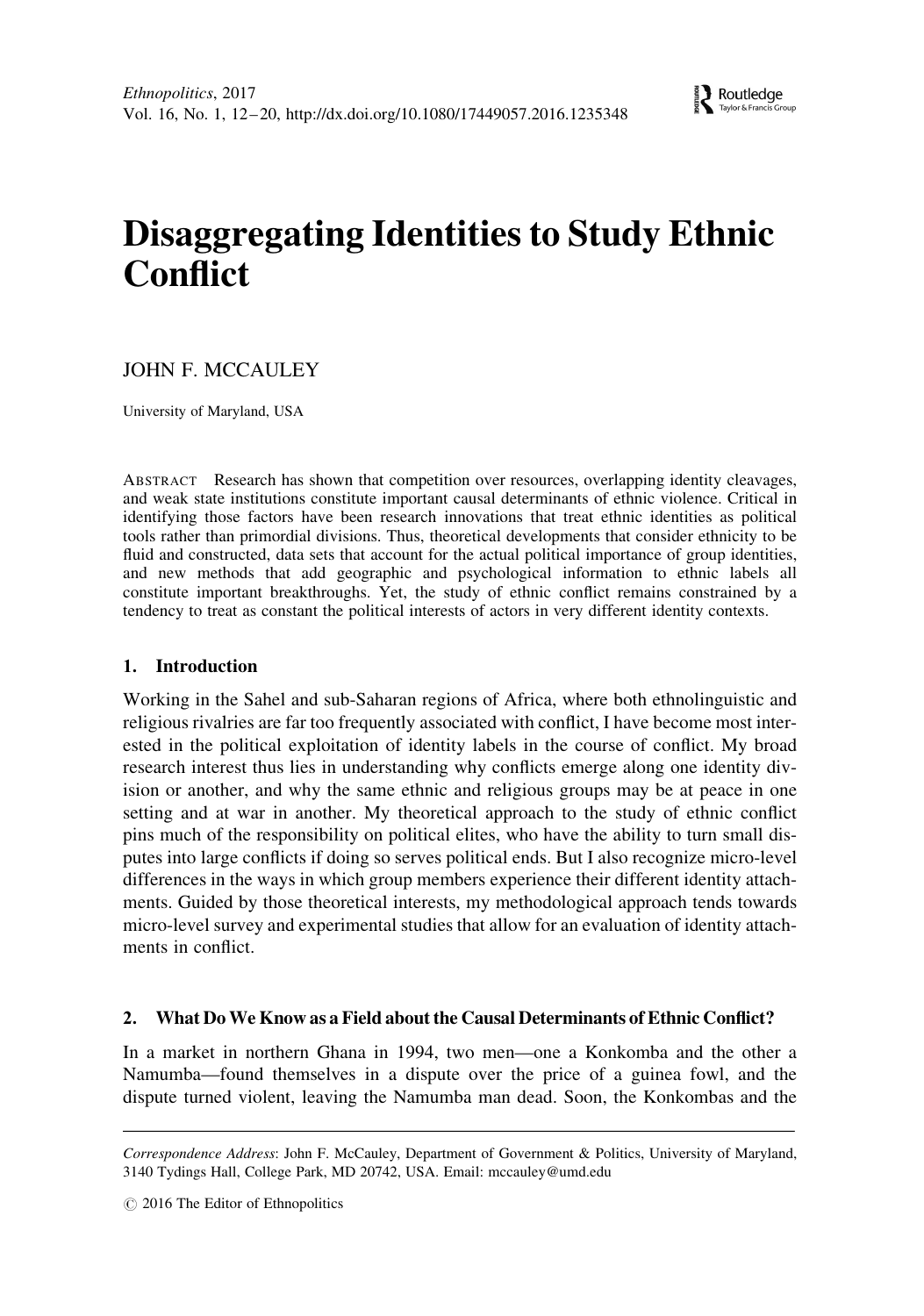<span id="page-2-0"></span>Namumbas were engaged in widespread conflict, leading to the deaths of an estimated 1000 people. Scholars comfortably classify this conflagration as an example of ethnic conflict, but what makes it so, and at what point does the label appropriately apply? The example highlights the complexities and ambiguities regarding ethnic conflict, but it also serves to illustrate some of the key things we know about ethnic conflict's causal determinants.

First, we know that ethnic conflicts frequently have resource competition and inequalities at their core. In the context of the Guinea Fowl War in Ghana, the Namumbas and their allied ethnic groups were organized around traditional jurisdiction over lands, whereas the Konkombas were comprised largely of migratory farmers who claimed original indigeneity but who were subjected—as they saw it—to land use laws imposed by invaders. In that sense, the market dispute was only a catalyst for the groups to address a longstanding disagreement over formal access to land. More generally, we have learned to think of ethnic groups as similar to any other political actor, seeking to maximize interests in the context of scarce resources (see Collier & Hoeffler, [2004\)](#page-8-0) or to address political and economic grievances (Cederman, Gleditch, & Buhaug, [2013\)](#page-8-0). Thus, scholars have listed electoral incentives as an explanation for ethnic conflict in India (Wilkinson, [2004\)](#page-8-0); diminishing arable lands and control of political power as reasons for ethnic conflict in Rwanda (Bigagaza, Abong, & Mukarubuga, [2002;](#page-8-0) Prunier, [1997\)](#page-8-0); access to oil revenues as a source of ethnic conflict in Nigeria, Sudan, and elsewhere (Ross, [2012](#page-8-0)); and the redistribution of resources to poorer regions as a cause of ethnic conflict in the former Yugoslavia (Woodward, [1995\)](#page-9-0).

Second, we know that overlapping cleavages tend to exacerbate ethnic conflict. When two or more types of identity—such as ethnicity, religion, or caste—follow the same patterns of division in society, the winners and losers remain fixed and fewer incentives for negotiation emerge. In short, more reasons exist for conflict and fewer exist to avoid it. Thus, the overlap of Muslim and Christian divisions with Hausa-Fulani and Igbo ethnic identities has aggravated ethnic conflict in Nigeria (Falola, [1998](#page-8-0)). Ethnic divisions between Flemings and Walloons in Belgium historically overlapped with a secular-religious divide, overcome only through consociational mechanisms (Lijphart, [1968\)](#page-8-0). And during the Guinea Fowl War in Ghana, tensions increased when southern, Christian Ghanaians misconstrued the conflict and called for support from the Catholic Church in Rome. In keeping with the importance of differential access to resources, we also know that when ascriptive identity divisions overlap with socioeconomic inequalities or discrimination, the effects can be particularly insidious: not only do few incentives for cross-ethnic negotiation emerge, but winners and losers on political issues correspond to the haves and have-nots on economic ones (Stewart, [2008\)](#page-8-0). In the region of sub-Saharan Africa where I work, populations are young and formal employment opportunities are often limited, further exacerbating tensions when socioeconomic status and ethnic identities overlap.

Third, we know that weak state institutions foster ethnic conflict, both by allowing rebel groups to seek redress with little fear of consequence and by failing to provide the order, rule of law, and means to prosperity that act as a bulwark against such conflict. Of course, we might disagree about how to measure the weakness of states—is it captured in low per capita GDP? In a small military? In the scarcity of paved roads?<sup>[1](#page-7-0)</sup>—but we consistently see evidence of a relationship between these measures and the prevalence of conflict between groups described in ethnic terms (Collier & Hoeffler, [2004](#page-8-0); Fearon & Laitin, [2003;](#page-8-0) Lake & Rothchild, [1996](#page-8-0)). To return to the example of the Guinea Fowl War, northern Ghana has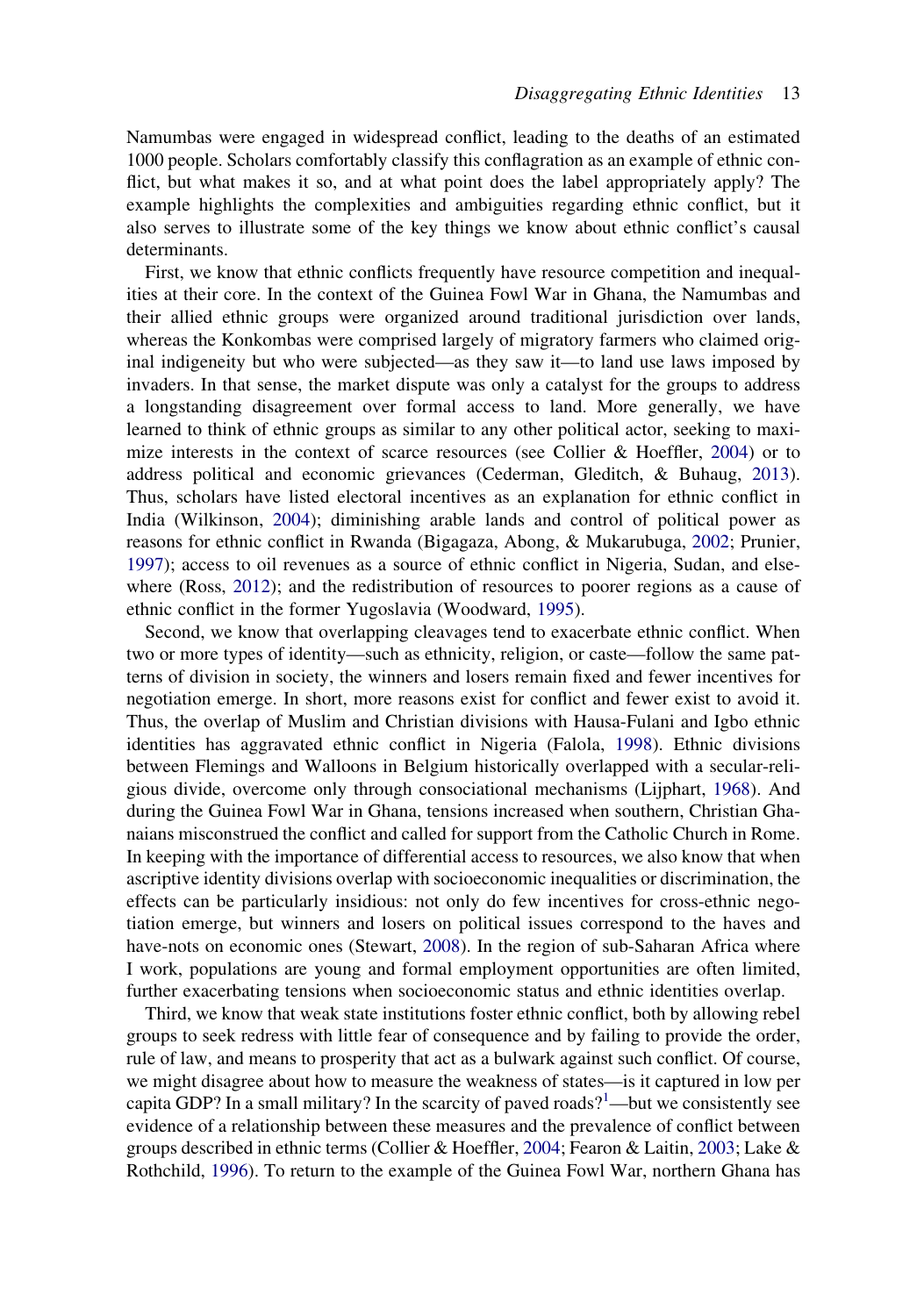#### <span id="page-3-0"></span>14 J. F. McCauley

faced a poverty ratio as high as 7:1 compared to the south; it has also witnessed the only major ethnic conflict in Ghana since Independence and a series of minor ethnic disputes unobserved in the south (Alpine & Pickett,  $1993$ ). If variation in poverty rates can be taken as a measure of subnational variation in state institutional strength, this illustration too is consistent with our understanding of the relationship between state weakness and ethnic conflict.

#### 3. What Has Been the Most Useful Development Within This Literature Over Time and More Recently, and Why?

Scarification patterns, mythical origins, and the shapes of noses once differentiated ethnic groups in conflict (Delafosse, [1912;](#page-8-0) Gourevitch, [1998\)](#page-8-0). The implication, of course, was that differences by nature begot animosities, and that groups in conflict would remain in conflict simply by virtue of those primordial differences. The field has come a long way since then.

Over time, the study of ethnic conflict has benefited most importantly from a movement away from perceptions of ethnic groups as fixed, primordially opposed actors and toward a consideration of the divisions that actually matter politically. That has meant two important developments. First, constructivist accounts of ethnicity have become increasingly commonplace, as scholars recognize that, for example, the stark divisions between Hutus and Tutsis were largely a function of Belgian Colonial efforts to ease the burden of administration in Rwanda (Gourevitch, [1998\)](#page-8-0), or that Kalenjins in Kenya never even existed as an ethnic label prior to the 1950s (Lynch, [2011](#page-8-0)). Thus, rather than assigning as permanent the divisions that underpin ethnic conflict, scholarship has recognized the ebb and flow of ethnic group tensions and of ethnic groups themselves. This development has been particularly helpful in the context of African politics, where fluidity in identity labels has become a well-established norm.

Second, the movement towards a consideration of the divisions that actually matter has meant refined categorizations of the ethnic groups potentially in conflict during any period. An important breakthrough in the study of ethnic conflict was the introduction of ethnic fractionalization and polarization measures, which allowed for the systematic study of the ethnic context in which groups operate. Even more important has been the introduction of measures such as the Politically Relevant Ethnic Groups data (Posner, [2004](#page-8-0)) and the Ethnic Power Relations data set (Wimmer, Cederman, & Min, [2009](#page-9-0)), which aim to characterize groups not based on antiquated anthropological delineations but rather on the likelihood that those group labels are actually used in political contestation and conflict. The All Minorities At Risk (AMAR) data set allows groups to be defined according to multiple identity types (such as ethnolinguism and religion) concurrently, another important development towards capturing the divisions that shape ethnic conflict (Birnir et al., [2015\)](#page-8-0). The Spatially Interpolated Data on Ethnicity couples self-reported ethnic identities with geographic coordinates, allowing for a refined measure of local ethnic diversity that can shift as populations move (von Schweinitz & Hunziker, [2016\)](#page-8-0).

As important as this development has been over time, however, it has also raised a new challenge: how are scholars to both study ethnicity systematically and also to allow the constant change, fluidity, and flux that we now assign to those ethnic groups? Data sets like AMAR that provide multiple characterizations of identity groups help, as do the efforts led by Chandra [\(2012](#page-8-0)) to define ethnicity in 'combinatorial' fashion. To my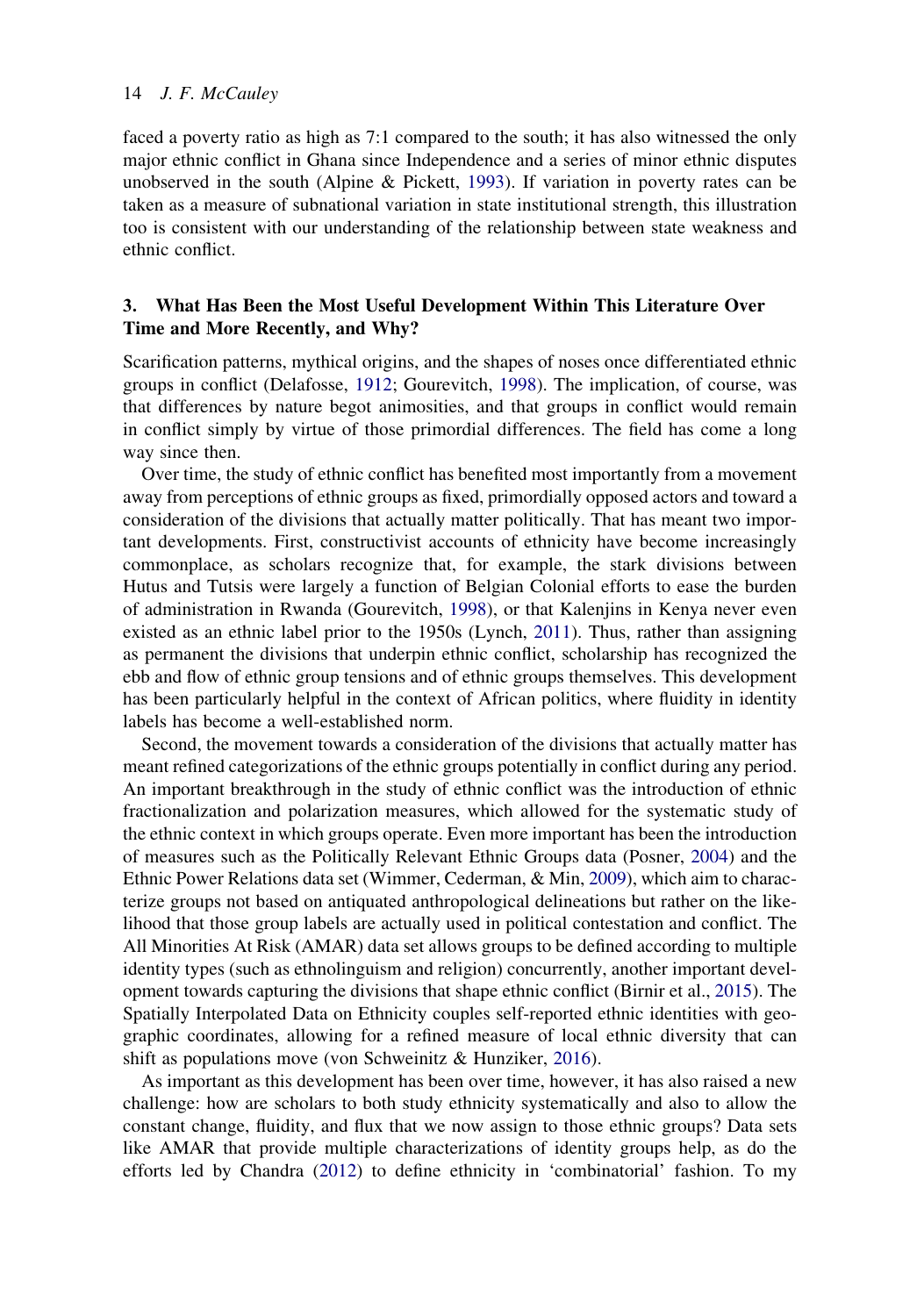<span id="page-4-0"></span>mind, research that relies on studied populations themselves to indicate the salient ethnic divisions and the bounds of those divisions is superior to research that assigns a limited set of rigid categories or group labels.

More recently, a key development in the study of ethnic conflict has been the incorporation of cross-disciplinary, mixed methods to the study of ethnic conflict. Measures of fractionalization, polarization, and dominance reveal some things. Adding Geographic Information Systems data on the precise geographic location of conflict outbreaks (see Cederman, Buhaug, & Rød, [2009](#page-8-0)); Implicit Association Test information on the psychological bias maintained by ethnic group members (McCauley, [2014a](#page-8-0)); common pool resource games from behavioural economics that elucidate degrees of favouritism (McCauley, [2014b\)](#page-8-0); or historical data that highlight the political incentives that underpinned early divisions between groups offer a whole new set of information that complements large-n studies of ethnic conflict, to both theoretical and practical ends.

#### 4. What Has Been the Least Useful Development Within This Literature Over Time and More Recently, and Why?

Even as political scientists have made important headway in adding complexity to our conceptions of ethnic groups and the conflicts between them, the intellectual pressure to develop both parsimonious and widely generalizable models of intergroup interaction has spurred a less useful development in the study of ethnic conflict: the tendency to assign ethnic labels to conflicts that would better be described in other ways or according to other identity labels.

As the description of Ghana's Guinea Fowl War above makes clear, outside observers who study ethnic conflict often have only a limited understanding of the factors that turn peaceful disagreements or disputes into violent ones between groups. As a consequence, the tendency in the field has been to characterize conflicts as ethnic in nature based on the simple calculus that a majority of supporters on one side can be painted with one ethnic brush and a majority of supporters on the other side can be painted with a different ethnic brush. The source of angst between them, however, or the incentives that at least one side recognizes to engage in violent confrontation, may have nothing to do with the loose ethnic composition of the two groups. In fact, the rash application of ethnic labels to conflicts with only coincidental correlations to ethnic group divisions not only misrepresents the nature of conflicts, but it may also fuel those conflicts by imparting additional sources of division on opponents. In essence, the causal arrow can be reversed: ethnicity itself may have little to do with an outbreak of conflict, yet the conflict may then harden those ethnic divides.

An improvement in this regard has come from the literature on conflicts between religious groups, in which scholars draw a distinction between conflicts with opposing majorities and conflicts based on explicit substantive disagreements. Svensson ([2007\)](#page-8-0), for example, labels them religious identity vs. religious incompatibility conflicts; Toft ([2007\)](#page-8-0) describes them as religiously peripheral and religiously central conflicts. The task of applying such nuance to conflicts between ethnolinguistic groups is significantly more difficult, however, owing to the absence of the formal, written codes of behaviour that exist in the religious context.

That challenge highlights a perhaps more important shortcoming in the scholarship on ethnic conflict: not only is the ethnic label sometimes applied too quickly or simplistically,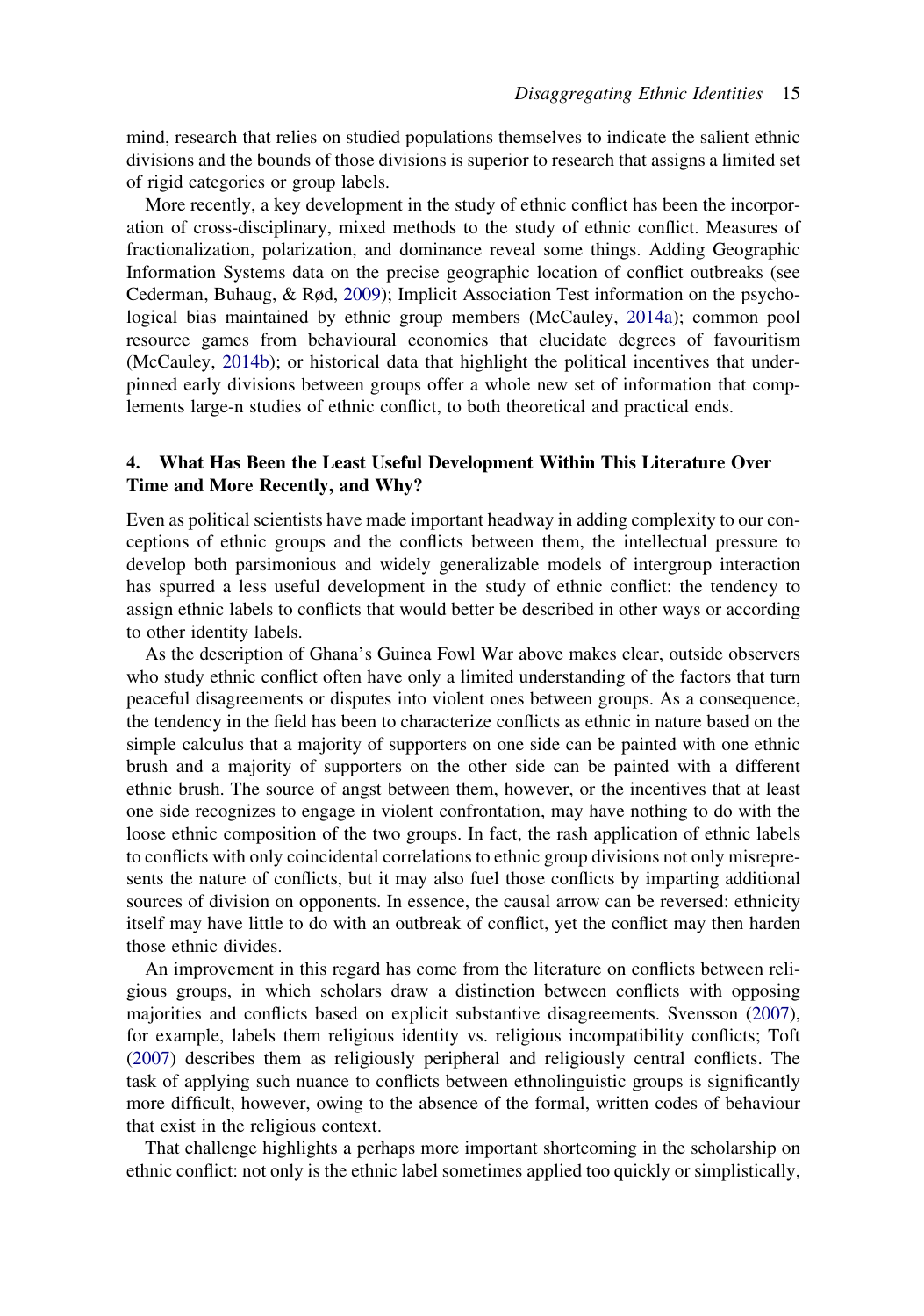#### <span id="page-5-0"></span>16 J. F. McCauley

but conflicts involving a range of identity types are generally conflated under one umbrella concept of ethnic conflict. Examples abound: Chandra ([2004,](#page-8-0) p. 2) takes 'the term "ethnic group" to refer to the nominal members of an ascriptive category such as race, language, caste, tribe, or religion'. Rothchild [\(1997](#page-8-0), p. 3) describes ethnic groups as 'formed along ethnic, racial, religious, regional, or class lines'. Posner [\(2005](#page-8-0), p. 14) argues that 'linguistic, tribal, and religious communities ... are all ethnic options'. The rationale for this black box approach to ethnic politics and ethnic conflict is straightforward: groups are assumed to have similar motivations under any identity context. We could easily imagine, however, that Hutus and Tutsis in early-1990s Rwanda had a systematically different set of priorities than did Muslims and Christians in the same context—even though those ethnic and religious categories describe the same community of people.

I have conducted research to explore this very shortcoming (see McCauley, [2014c\)](#page-8-0). Using a priming experiment in Côte d'Ivoire and Ghana, I randomly exposed participants to either an ethnic or a religious context. The results were telling: individuals placed in the ethnic context were significantly more likely to prioritize club goods like local development, whereas otherwise identical individuals placed in the religious context were systematically more inclined to prioritize issues of moral importance.

If preferences differ across identity contexts, elites may mobilize supporters differently in the pursuit of different proximate ends, or individuals may align themselves with different partners to address different needs. In either case, the tendency to describe conflict between all identity types under an umbrella of ethnic conflict disguises these patterns. Models that treat groups simply as groups explain a spectrum of conflicts with concise logic, yet they fall short in recognizing some of the systematic differences that arise across identity contexts.

### 5. What Remains to be Done or, If You Had 5 Million Euro to Engage in a Project, What Would You Do? What is the Theory You Would Explore and Method and Sources You Would Employ?

Significant advances in our understanding of ethnic conflict, I argued above, have come largely from improvements in large- $n$  data sets, along with mixed methods approaches to the exploration of causal inferences. The less useful developments, conversely, stem from the field's treatment of ethnic conflict as an umbrella concept encompassing several types of social identity, thereby encouraging researchers to treat differences between types of groups in conflict as a black box. What we can do next, then, is to take the best of the work we have done and use it to improve the field's shortcomings, refining our understanding of the diverse types of groups in conflict that exist under the umbrella.

#### 5.1. The Research Question

I would explore variation in access to resources as a determinant of ethnic group change and identity group conflict. Are identity groups whose boundaries meet in resource-rich areas more likely to engage in conflict, or does conflict emerge more frequently when resources lie squarely within one identity group's stronghold? How do identity group bounds shift over time in relation to natural resource abundance, scarcity, and discovery?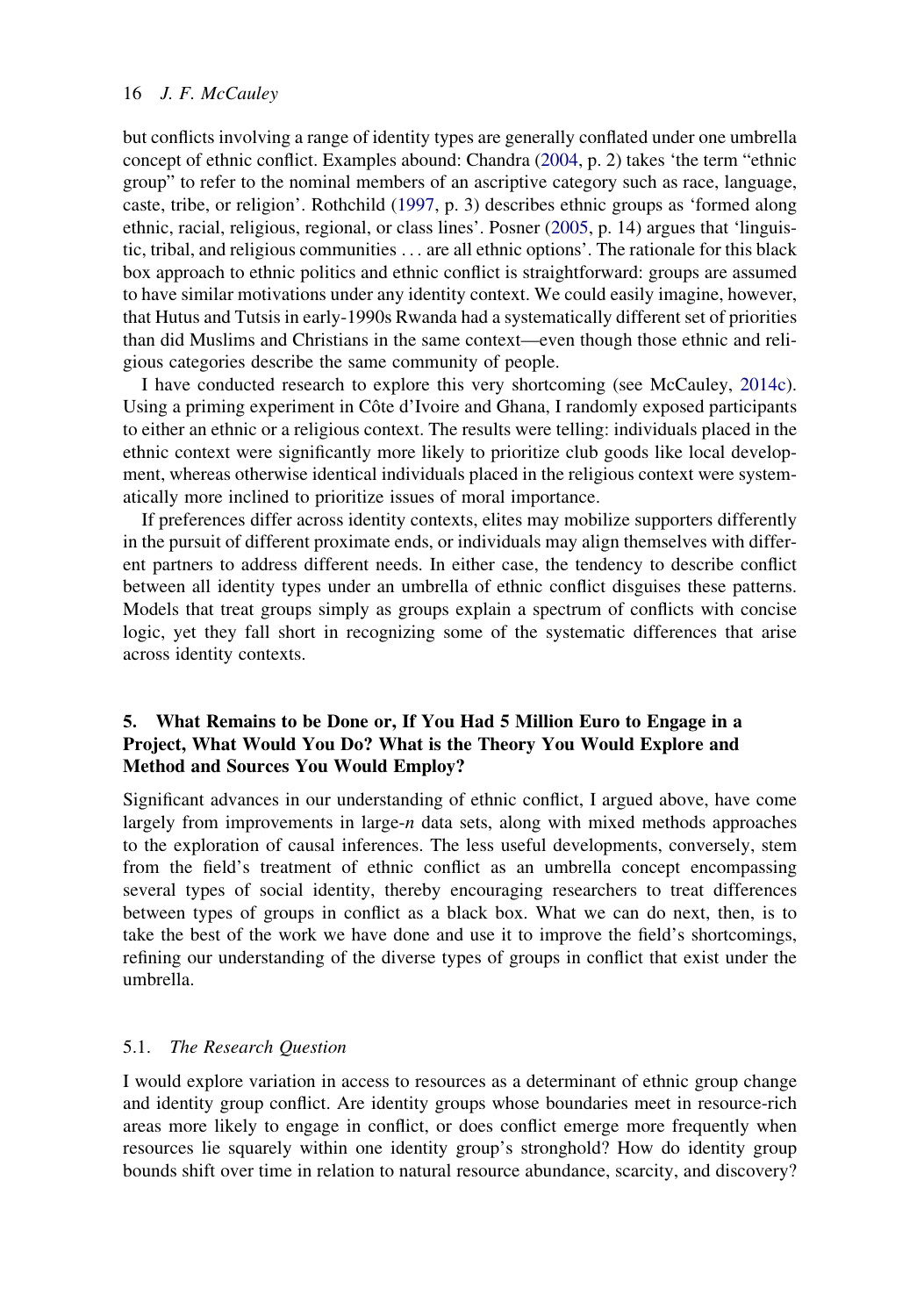Do religious and ethnic groups pursue conflict in different ways when confronted with different patterns in social composition or access to resources?

Examining these questions constitutes a critical next-step for political scientists. By evaluating how identity groups change in their constitution, and how the tendency of those groups to engage in conflict shifts with changes in resource access, we position ourselves to learn new things about the fluid nature of ethnic groups, only now in a systematic and rigorous manner. The project could thus build on two of the key advances our field has made: one in terms of treating identity groups as complex, constructed, and often overlapping political groups, and the second in terms of using new forms of data to track geographic, psychological, and economic changes more systematically in the course of conflict.

#### 5.2. The Theoretical Framework

I would test the theory that group members at the geographic cores of an ethnic or religious group treat control of land as a stronger incentive to engage in violence than do group members at the geographic peripheries of those identity groups. If resources—in this case land, and the attachments to land that develop over time—are a key determinant of ethnic conflict, we should expect that when groups come into contact near their geographic cores, violence is protracted, since those lands would be perceived as non-negotiable resources central to the identity itself. Conversely, when groups come into contact at their geographic peripheries, we should anticipate that geographic territory and lands would be less central to the identity itself, and negotiation may thus result in accelerated ends to conflicts. We might also expect, however, that religious and ethnic groups would treat attachments to land in systematic (and perhaps different) ways, given both the sacred texts that delineate territorial importance for world religious groups and the importance of local club goods to ethnic groups.

#### 5.3. The Research Methods

With 5 million euro, researchers could collect individual-level survey data with location coordinates in order to code regions according to ethnolinguistic and religious strongholds, mixed areas, and fault lines—not just in terms of self-identity patterns, but also in terms of salience, to be updated regularly as political contexts change. The same could be done for other identity types. The benefit of doing so with location-based data and the self-identification choices of local residents is that the research project would not need to impose group labels or group boundaries; residents themselves would do that by virtue of their aggregated responses.

As a tentative exploration of one part of this theory, I coded the conflicts in the Uppsala Conflict Data Program (UCDP) data set according to geographic location in the traditional Middle East (which may be viewed as a geographic core of some world religions), the fault line region of sub-Saharan Africa where Christianity and Islam meet just south of the Sahara desert, and the rest of sub-Saharan Africa. I then limited the data set to those conflicts that Svensson [\(2007](#page-8-0)) characterizes as religious in nature. The sample size is small, but as [Figure 1](#page-7-0) illustrates, religious conflicts in the Middle East last an average of 15.5 years, whereas those along the Muslim-Christian fault line in Africa last only 5.6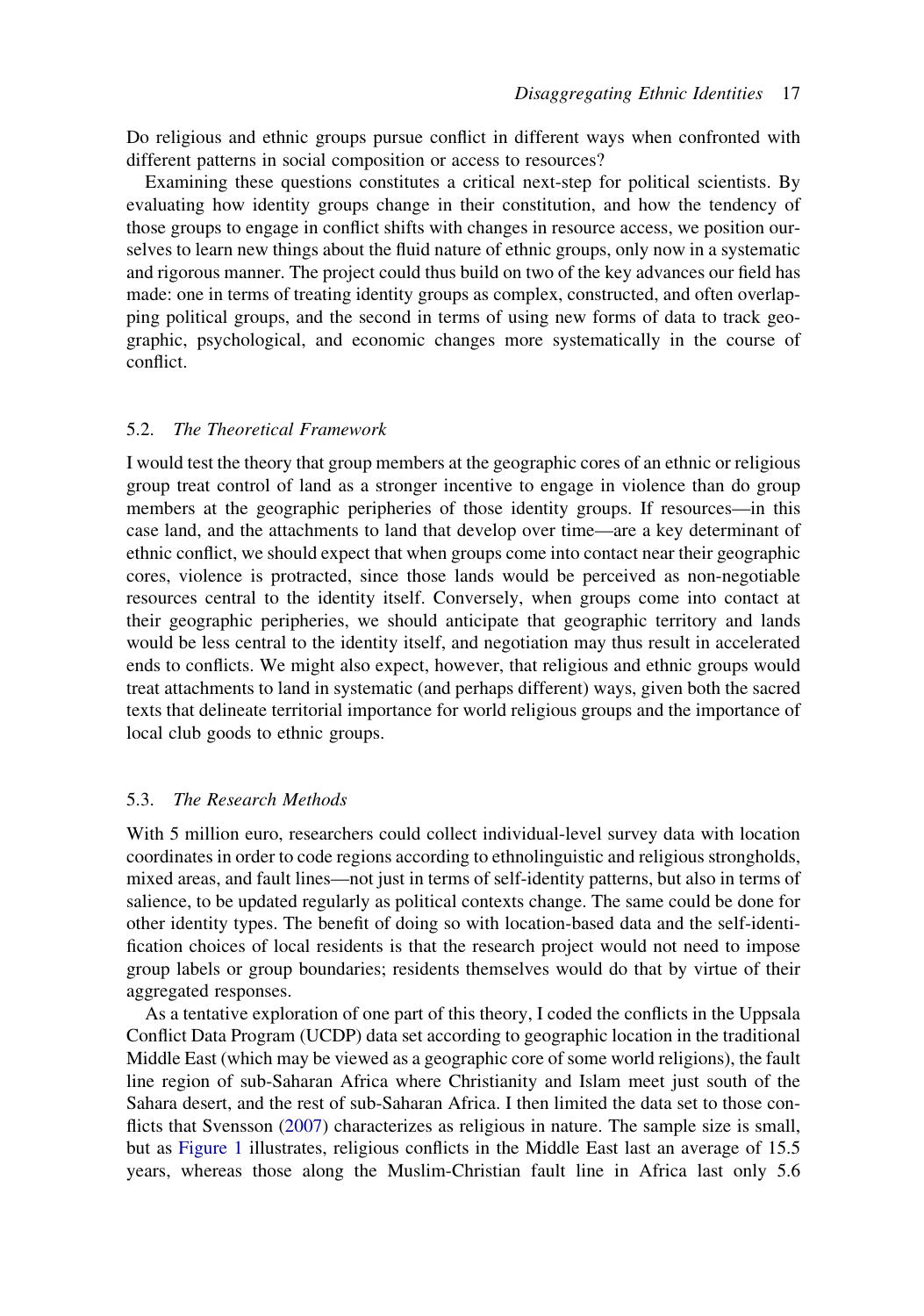<span id="page-7-0"></span>

Figure 1. Average duration of religious identity conflicts, by region Notes: Conflict duration data from the UCDP. The same pattern persists for Religious Incompatibility Conflicts (the alternative categorization from Svensson, [2007](#page-8-0)). Country inclusion in the Traditional Middle East relies on World Bank categorization. The fault line region is determined by the presence of two major religions and geographic segregation between them (consult author for details). Sub-Saharan African countries are all those below the fault line. Observations are too few to generate statistically significant differences: Middle East  $n = 15$ , Fault Line Africa  $n = 10$ , and sub-Saharan Africa  $n = 3$ .

years.<sup>2</sup> Those data suggest that indeed not all fault lines are alike, and that conflicts at religious cores may be more intractable than those at religious peripheries.

Additional individual- and community-level data could elucidate the motivations underpinning these conflicts. Survey experiments could be leveraged to evaluate the weight that respondents attach to distinct rationales for conflict. Common pool resource games could be exploited to measure intergroup tensions in crosscutting and overlapping identity contexts, and at the geographic cores and peripheries of identity groups. Framing experiments could be employed to disaggregate ethnic, religious, and other identity preferences in settings far removed from the studies I have conducted in West Africa.

My hope, of course, is that ethnic conflict continue to abate. So long as incentives exist for groups to compete violently and political institutions lack the strength to prevent it, we should at least strive to understand its determinants and patterns. Data that gets inside the black box of identity to understand diverse motivations can help us do exactly that.

#### Acknowledgements

The author would like to thank Jóhanna Birnir, Christian Davenport, Erika Forsberg, and the Department of Peace and Conflict Research at Uppsala University.

#### **Notes**

- 1. Hendrix ([2010\)](#page-8-0) analyses competing definitions of state capacity, arguing that low levels of rational legality, autocraticness, and patrimonialism best describe strong state institutions.
- 2. Religious conflicts in the rest of sub-Saharan Africa, south of the fault line region, are also protracted, though the sample size is very limited  $(n = 3)$ ; most conflicts in those countries have been coded as ethnic rather than religious.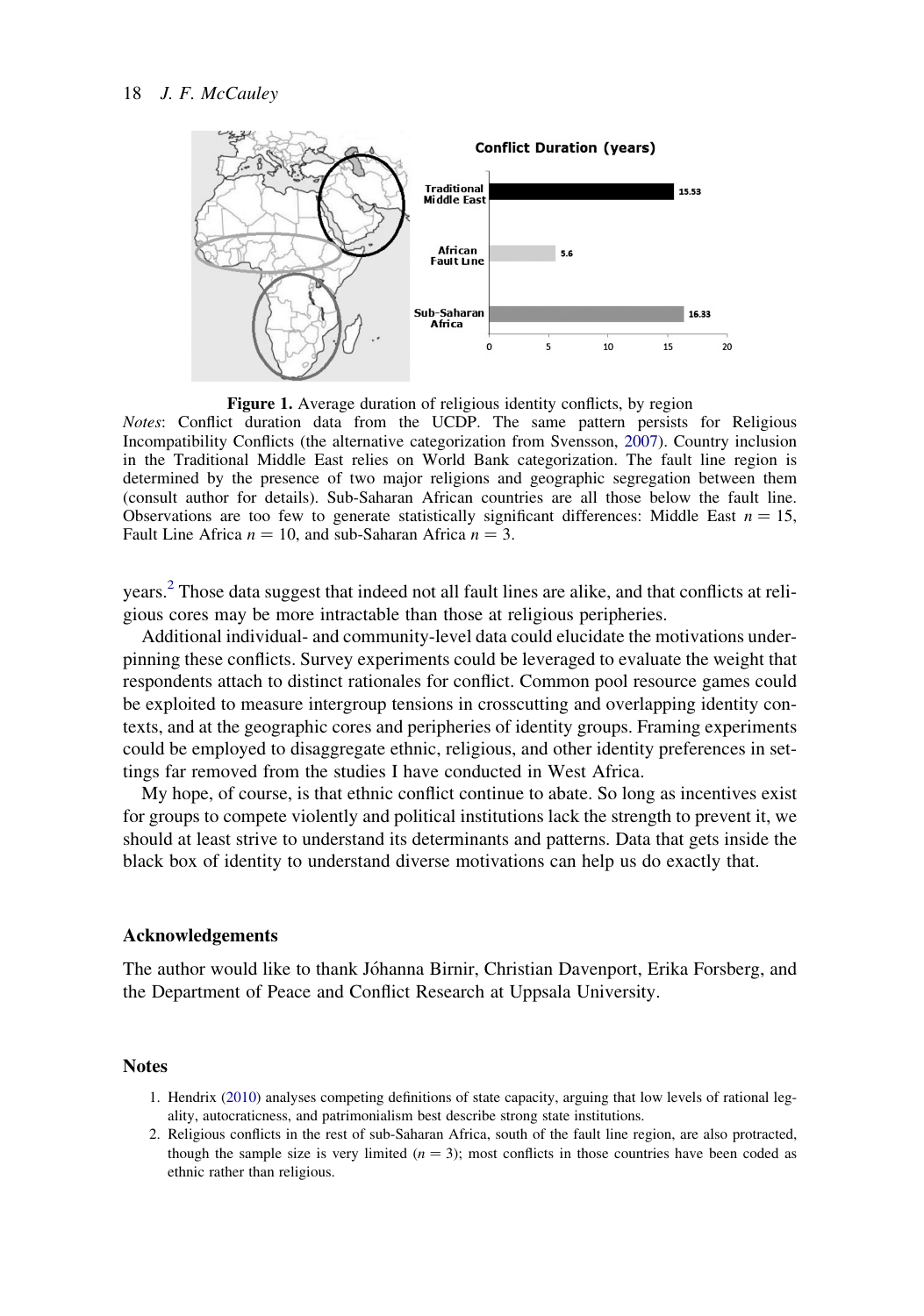#### <span id="page-8-0"></span>**References**

- Alpine, R., & Pickett, J. ([1993\)](#page-3-0). Agriculture, liberalization, and economic growth in Ghana and Côte d'Ivoire: 1960–1990. Paris: OECD.
- Bigagaza, J., Abong, C., & Mukarubuga, C. ([2002](#page-2-0)). Land scarcity, distribution, and conflict in Rwanda. In J. Lind & K. Sturman (Eds.), Scarcity and surfeit: The ecology of Africa's conflicts (pp. 50–82). Pretoria: Institute for Security Studies.
- Birnir, J. K., Wilkenfeld, J., Fearon, J. D., Laitin, D. D., Gurr, T. R., Brancati, D., ... Hultquist, A. S. ([2015\)](#page-3-0). Socially relevant ethnic groups, ethnic structure, and AMAR. Journal of Peace Research, 52(1), 110–115.
- Cederman, L. E., Buhaug, H., & Rød, J. ([2009\)](#page-4-0). Ethno-nationalist dyads and civil war: A GIS-based analysis. Journal of Conflict Resolution, 53(4), 496–525.
- Cederman, L. E., Gleditch, K. S., & Buhaug, H. ([2013\)](#page-2-0). Inequality, grievances, and civil war. Cambridge: Cambridge University Press.
- Chandra, K. [\(2004](#page-5-0)). Why ethnic parties succeed: Patronage and ethnic head counts in India. New York, NY: Cambridge University Press.
- Chandra, K. (Ed.). [\(2012](#page-3-0)). Constructivist theories of ethnic politics. New York, NY: Oxford University Press.
- Collier, P., & Hoeffler, A. [\(2004](#page-2-0)). Greed and grievance in civil war. Oxford Economic Papers, 56, 563–595.
- Delafosse, M. ([1912](#page-3-0)). Haut-Sénégal-Niger: Le Pays, les Peuples, les Langues, l'Histoire, les Civilisations. Paris: Emile Larose.
- Falola, T. ([1998\)](#page-2-0). *Violence in Nigeria: The crisis of religious politics and secular ideologies*. Rochester, NY: Rochester University Press.
- Fearon, J. D., & Laitin, D. D. ([2003\)](#page-2-0). Ethnicity, insurgency, and civil war. American Political Science Review, 97(1), 75–90.
- Gourevitch, P. ([1998\)](#page-3-0). We wish to inform you that tomorrow we will be killed with our families. New York, NY: Picador.
- Hendrix, C. [\(2010](#page-7-0)). Measuring state capacity: Theoretical and empirical implications for the study of civil conflict. Journal of Peace Research, 47(3), 273-285.
- Lake, D., & Rothchild, D. [\(1996](#page-2-0)). The origins and management of ethnic conflict. *International Security*, 21(2), 41–75.
- Lijphart, A. ([1968](#page-2-0)). The politics of accommodation. Berkeley, CA: Berkeley University Press.
- Lynch, G. [\(2011](#page-3-0)). I say to you: Ethnic politics and the Kalenjin in Kenya. Chicago, IL: University of Chicago Press.
- McCauley, J. F. ([2014a](#page-4-0)). Measuring and reducing religious bias in post-conflict zones: Evidence from Côte d'Ivoire. Political Psychology, 35(2), 267–289.
- McCauley, J. F. ([2014b\)](#page-4-0). Pentecostalism as an informal political institution: Experimental evidence from Ghana. Politics & Religion, 7(4), 761–787.
- McCauley, J. F. [\(2014c\)](#page-5-0). The political mobilization of ethnicity and religion in Africa. American Political Science Review, 108(4), 801–816.
- Posner, D. N. [\(2004](#page-3-0)). Measuring ethnic fractionalization in Africa. American Journal of Political Science, 48(4), 849–863.
- Posner, D. N. ([2005](#page-5-0)). Institutions and ethnic politics in Africa. New York, NY: Cambridge University Press.

Prunier, G. [\(1997](#page-2-0)). The Rwanda crisis: History of a genocide. New York, NY: Columbia University Press.

- Ross, M. [\(2012](#page-2-0)). The oil curse: How petroleum wealth shapes the development of nations. Princeton, NJ: Princeton University Press.
- Rothchild, D. [\(1997](#page-5-0)). Managing ethnic conflict in Africa: Pressures and incentives for cooperation. Washington, DC: Brookings Institution Press.
- von Schweinitz, C., & Hunziker, P. ([2016\)](#page-3-0). New spatial data on ethnicity: Introducing SIDE (Working Paper). Zrich: International Conflict Research Group, ETH Zurich.
- Stewart, F., (Ed.). ([2008\)](#page-2-0). Horizontal inequalities and conflict: Understanding group violence in multiethnic societies. New York, NY: Palgrave Macmillan.
- Svensson, I. ([2007\)](#page-4-0). Fighting with faith: Religion and conflict resolution in civil wars. Journal of Conflict Resolution, 51(6), 930–949.
- Toft, M. D. [\(2007](#page-4-0)). Getting religion? The puzzling case of Islam and civil war. International Security, 31(4), 97– 131.
- Wilkinson, S. ([2004\)](#page-2-0). Votes and violence: Electoral competition and ethnic riots in India. New York, NY: Cambridge University Press.